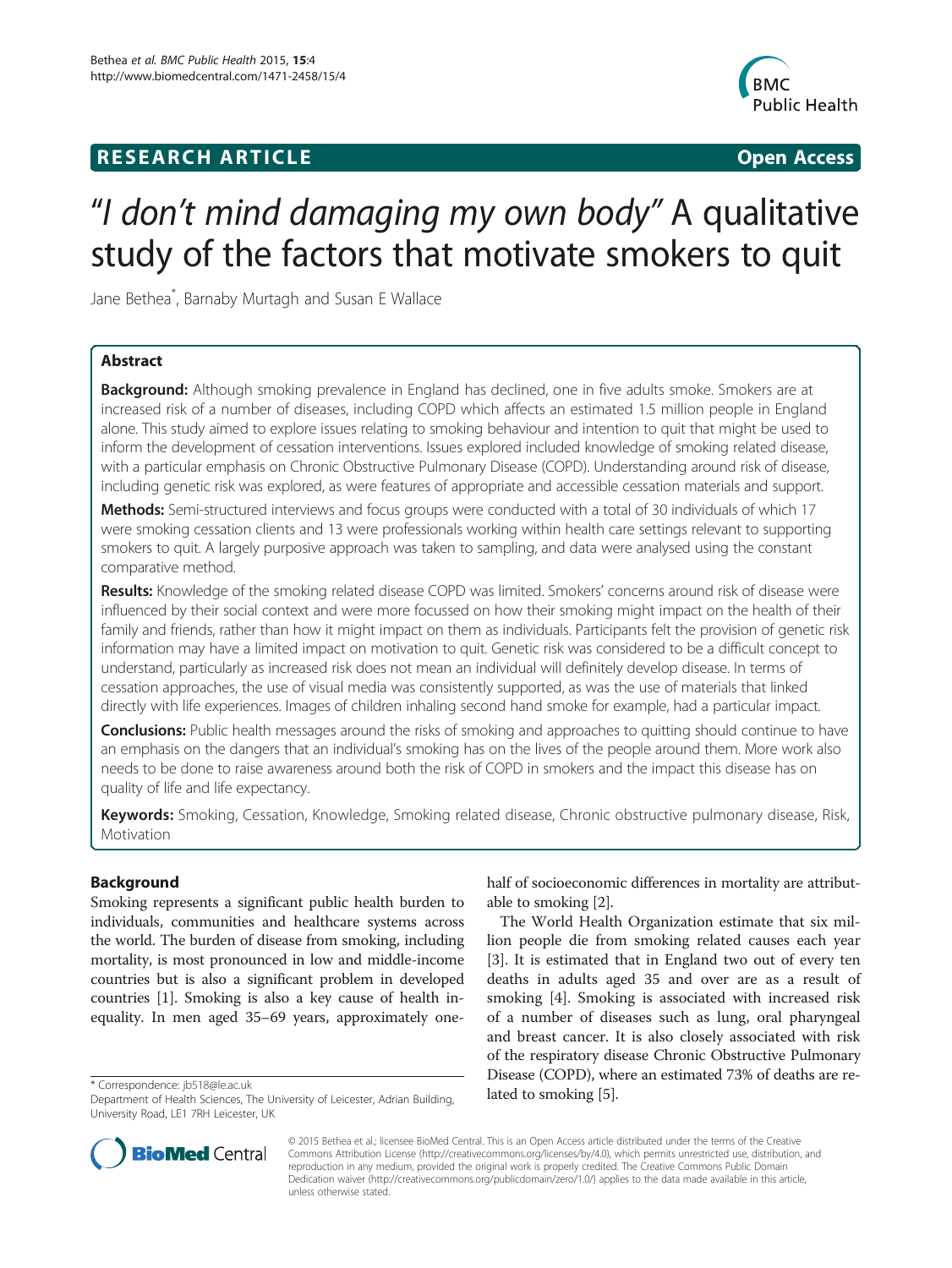COPD has a significant impact on quality of life [\[6](#page-7-0)]. Symptoms of the disease include breathlessness, cough and wheezing and people living with condition report that coping with symptoms and associated exacerbations becomes a 'way of life' [[7\]](#page-7-0). It is estimated that in England alone there are 1.5 million people living with COPD [[8](#page-7-0)], and a significant number of these will be current or ex-smokers. However despite this, there is evidence to suggest that awareness of the disease among smokers is poor in comparison to diseases like lung cancer [\[9](#page-7-0)]. Although smoking has been described as the most important cause of COPD [[10](#page-7-0)], genetic variation also plays a part in an individual's risk of developing the disease [[11\]](#page-7-0). As such, smokers with a greater genetic susceptibility will be at an even higher risk of developing COPD.

Smoking behaviour is influenced by social context. It has been reported that in the UK, young girls and children of white British origin are at a greater risk of smoking [[12\]](#page-7-0). Children whose parents smoke are also at increased risk of smoking in adulthood [[13](#page-7-0)]. Smoking prevalence is also associated with socio-economic status, and in England approximately one quarter of people in routine and manual households smoke, compared to 13% of those living in households classified as being managerial/professional [[14\]](#page-7-0).

Those living in deprived communities may face particular challenges in terms of smoking cessation, as it has been shown that they are more likely to be in prosmoking environments where smoking is normalised [[15,16](#page-7-0)]. Although cessation attempts do not vary across socio-economic groups, people in more deprived communities are less successful in their quit attempts [\[17](#page-7-0)]. It is possible that smoking in these environments may facilitate social inclusion within the community and so may isolate members from positive health promoting norms [[16](#page-7-0)].

Smoking cessation is an important focus of many health care systems and in the UK smokers wishing to quit can access free of charge support from services provided by the National Health Service (NHS). These widely promoted services can be accessed through the smoker's GP or through self-referral. Smokers are offered support for a period of twelve weeks and this includes one to one or group support sessions with a stop smoking adviser. At these sessions clients receive advice on coping with cravings and avoiding relapse, and are also offered a breath test that measures the level of carbon monoxide present in their body. Clients can also choose to access a range of nicotine replacement therapies including lozenges or patches, as well as prescribed medications (bupropion or varenicline). Smokers not wishing to access this service can receive support for cessation from their GP.

Cessation interventions, including those in the UK, are commonly underpinned by the transtheoretical model of behaviour change also known as the 'stages of change' model [[18\]](#page-7-0). The model suggests that chronic behaviours can be categorised into one of five stages: pre-contemplation, contemplation, preparation, action and maintenance [[19\]](#page-7-0). In terms of smoking cessation this means that once an individual has made the decision to stop smoking, they move from the contemplation and preparation stages into action, which may include accessing a smoking cessation service. By providing nicotine replacement therapy, the service aims to assist the individual through the action stage and into long term maintenance.

Large scale media campaigns also form part of government funded tobacco control interventions in the UK. Such campaigns have been shown to have a positive effect on smoking in adults, both in terms of reducing smoking prevalence and overall cigarette consumption [[20,21](#page-7-0)]. A study of media campaigns in England reported that messages relayed in these campaigns tend to focus on the negative consequences of smoking [\[22](#page-7-0)]. However, a study of the emotive content of campaigns found that compared to negatively emotive messages, positively emotive messages had a bigger impact on the number of smokers calling a cessation telephone 'quit line' [\[23](#page-7-0)].

However, despite having access to a range of smoking cessation interventions, people continue to smoke. Reasons for this might include that smokers tend to downplay the risks smoking poses to their health [[24,25\]](#page-7-0) and at the same time overly emphasise perceived benefits such as stress relief [\[25](#page-7-0)]. Smokers may also generally underestimate their own risk compared to that of the average smoker [\[26](#page-7-0),[27\]](#page-7-0).

The public health challenge is to develop and deliver smoking related interventions that are effective and take into account socially contextualised motivators and barriers to successful cessation. The aim of this study was to explore what both smokers and professionals working with smokers thought were the key factors that influenced the decision to stop smoking. This included understanding of smoking related disease, with a particular emphasis on COPD. Understanding of risk and how genetic risk of a smoking disease such as COPD would impact on smoking behaviour were also explored, as were views on what works in terms of smoking cessation initiatives.

## Methods

The study design and conduct were informed by the RATS guidelines [\[28](#page-7-0)]. A qualitative approach, using focus groups and semi-structured interviews was used to allow participants to express their feelings and experiences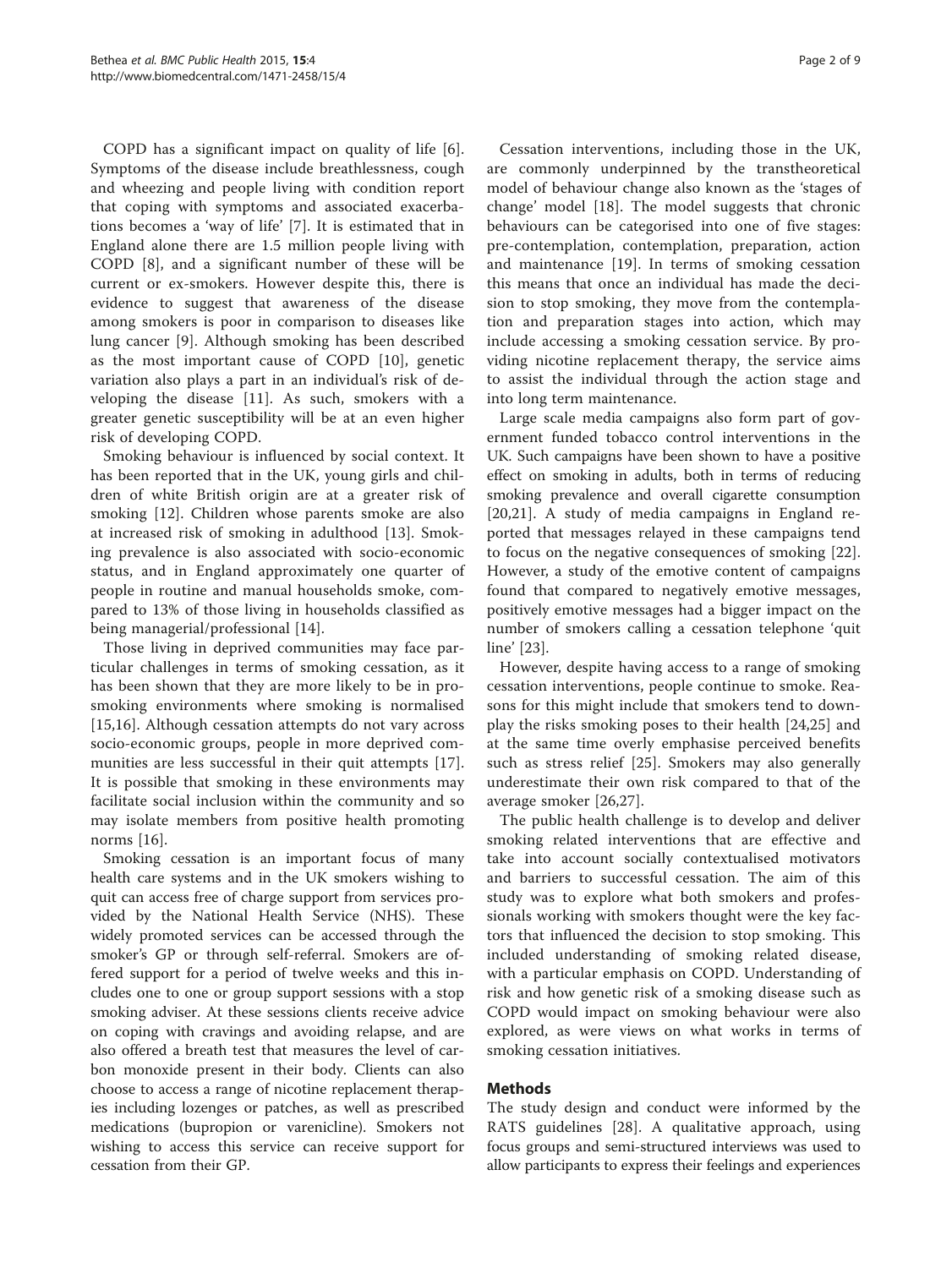regarding strategies to stop smoking. Prior to data collection, appropriate ethical and organisational approval was obtained for research done in the UK NHS system. A literature review was conducted and examples of smoking cessation materials available through the NHS, as online resources or as smartphone applications, were collected and reviewed in order that they could be used as examples when discussing aids with participants. To gain a better understanding of both smoking and smoking cessation, a member of the study team (BM) also shadowed a designated core worker from a NHS smoking cessation service. This involved observing a number of smoking cessation appointments and talking to workers about the content and structure of a typical cessation programme.

## Recruitment

In order to answer our research question, a mixed sampling approach was adopted. In terms of client participants, smoking cessation clinic venues were selected purposively according to their client profile and local demographics. Three venues were identified by the local NHS smoking cessation service. The first was in an area of high deprivation with a predominantly White British population and an older age profile than that of the city as a whole. The second was in an area with a similar age profile but with low levels of deprivation and an ethnically diverse population. The final site was in an area of ethnic diversity, but with high levels of deprivation and a younger age profile than the city as a whole.

Once the clinic venues were selected, clients were eligible for inclusion if they were current or ex-smokers and aged 18 years or over. Initially a smoking cessation advisor in the three clinic venues introduced the study to eligible clients and then those interested were asked to provide their contact details to the study team. It was the intention that potential participants would be selected for inclusion according their characteristics, including age, gender and ethnicity. However, only five cessation clients responded using this approach. As a result, an ethics amendment was sought to allow the study researcher (BM) to recruit directly from clinic venues. Clients were then approached largely on an opportunistic basis although the researcher actively attempted to ensure that both male and female clients were recruited. Overall 17 clients agreed to be interviewed and five agreed to participate in a group discussion. Of these 12 were female and five were male.

In addition to client participants, 13 professional participants were also recruited. Potential professional participants were identified purposively according to their role and included those working with NHS smoking cessation services or in relevant area of health service delivery. General Practitioners and Practice Nurses were recruited to take part in a focus group discussion or an interview through a local primary care training event. One additional GP and a Practice Nurse with a specific interest in COPD were identified through a local COPD focussed conference. A hospital based Consultant working in the area of respiratory care and two senior pharmacists with specific interests in respiratory illness were also identified through this event. Members of a local COPD strategy group also participated in a group discussion.

## Data collection

Data were collected through semi-structured interviews and focus groups. Four focus groups were conducted in total, two with professionals and two with smoking cessation clients. In addition, 16 one to one interviews were conducted with four professional participants and 12 client participants. Although no cash payment was provided to participants, client participants were offered a £20 high street gift voucher as a thank you for taking part in the study. Data were collected between November 2012 and June 2013.

All interviews were conducted by BM who does not have a clinical, public health or smoking cessation background. Focus groups and group discussions were conducted primarily by BM and moderated by JB and/or a member of academic staff employed by the University of Leicester. All interviews and group discussions were audio-recorded with the agreement of the participant(s) and all participants gave written informed consent prior to data collection.

A topic guide was used to facilitate data generation and participants were asked to share:

- Views on smoking and smoking cessation, including what influences decision to quit
- Understanding of smoking related disease, with a particular emphasis on Chronic Obstructive Pulmonary Disease (COPD)
- Views and experiences (both positive and negative) of different smoking cessation interventions, including views on the suitability and usefulness of different types of media and the use of novel approaches.

#### Data analysis

All interviews were audio-recorded and transcribed verbatim. Analysis was iterative and informed by the constant comparative method [\[29\]](#page-7-0). Preliminary open codes were generated from each focus groups and then emerging ideas were tested, developed and refined throughout the subsequent focus groups and one to one interviews. Primary analysis was done by BM and shared and discussed with JB to ensure appropriate reporting and interpretation. Any disagreement or requirement for clarification was resolved by JB and BM returning to the transcribed data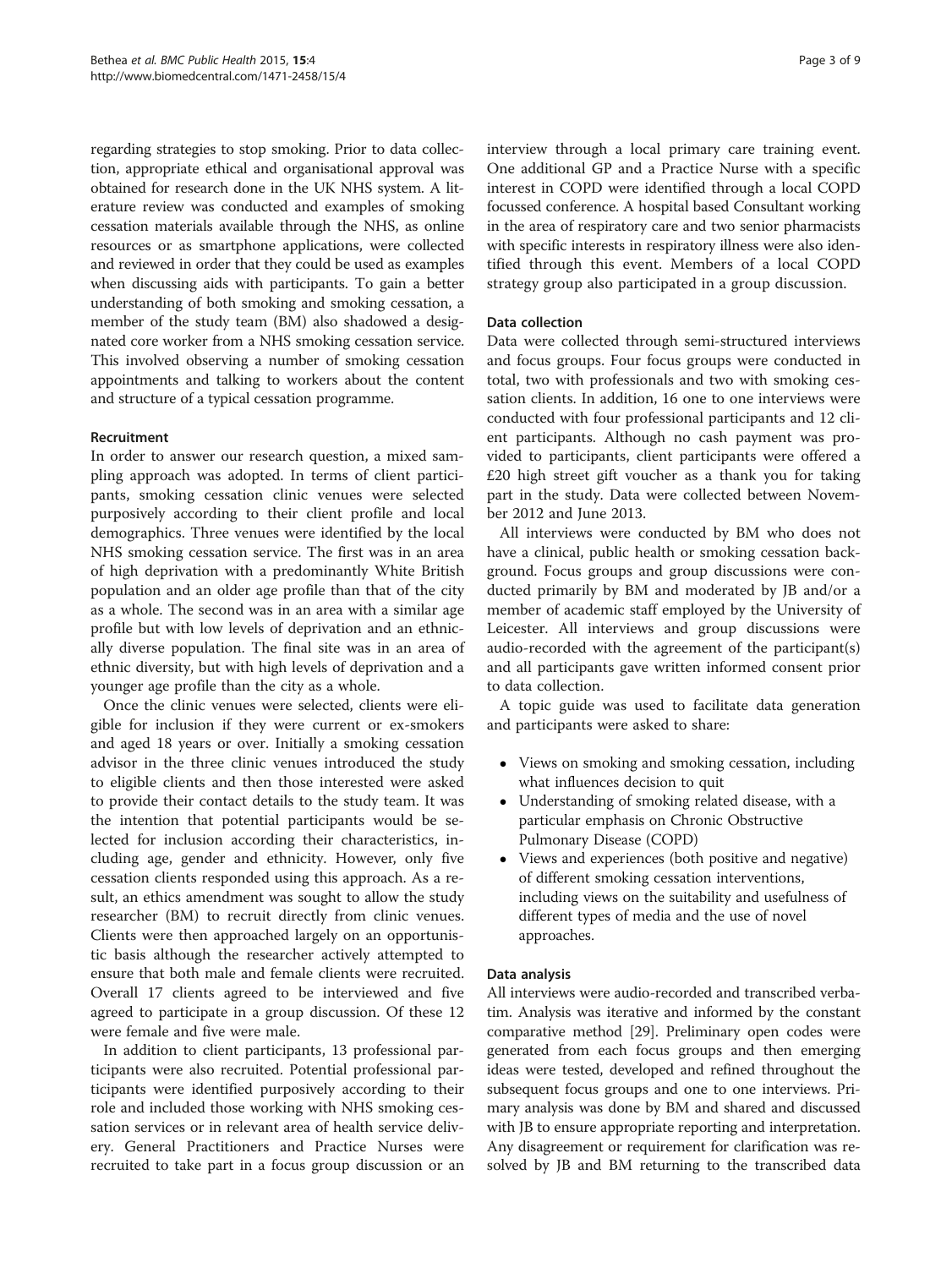and exploring how the issue/interpretation under discussion was evidenced by the data collected.

## Results

Analysis of the data identified several key themes common across smoking cessation clients and professionals. Relationships with children and the wider family and also finances acted as key motivators in deciding to change smoking behaviour. Risk to themselves as a smoker had little impact on decision to change behaviour, but the impact of their behaviour on the risk of causing illness in others held much more weight. Clients also had limited knowledge or understanding of COPD, and what knowledge they did have tended to be through the lived experience of friends or family members who had been diagnosed with the disease.

## The impact smoking has on others as a motivating factor to quit

Client participants consistently reported that relationships with either their children, or with other family members, were primary drivers in their decision to stop smoking or reduce the amount they smoked. This was consistent with the views of professional participants. Those who were ex-smokers felt this had influenced their own smoking behaviour and could also be used as a lever to promote cessation in others:

Agnes: …there was the advert with children involved in smoke and that did have an impact on me. I didn't smoke around children… no, that did have an impact.

Harriet: I'd concur with that. It's what hit home with me to stop smoking.

Agnes: Yeah … that really hit home powerfully. But yeah it was the connection with my own children.

(Agnes and Harriet, professionals who are ex-smokers working in the field of smoking cessation)

When asked about the harm that smoking caused, the consensus was that smokers understand and accepted that they are harming their own bodies. They were, however, far more concerned that their actions could be harming others, particularly children:

"More than what you would on your health reasons. Cos everybody's not really, apart from the health fanatics, nobody's actually bothered about their health are we?" (Adam, Client participant).

"I think it's as well I don't mind damaging my own body, I do that quite successfully actually, but yeah I think it's the fact that (it has) an impact on your children I think always to me has a great, you know, as a mother it has a greater impact I think" (Agnes, Professional participant and ex-smoker).

This was directly counterpointed by smokers without children who stated that messages around the impact of smoking on children had no meaning to them:

"See I don't have children so it had no impact on me what so ever. I saw it, but it didn't really mean anything to me, because I don't have children so again I think it's because people relate it to their own lives don't they?" (Allan, professional participant and exsmoker).

As well as being fearful of exposing children and family members to harm through second hand smoke, participants were also aware that smoking impacted negatively upon their ability to participate in family life:

"Especially now you've got a grandson you see it more like missing out on like his walking or talking or you might miss that first word because you've nipped out for a cigarette". (Belinda, client participant)

## Smoking as a financial burden

The financial burden associated with smoking was for some an additional factor to health concerns that triggered a desire to quit, whilst for others health had very little bearing and the decision was a purely financial one:

"Money. Both money and health reasons. Cos I was smoking quite a lot. I was on about fifty to sixty a day" (Felix, client participant)

## and:

"…some people pack up for health reasons but whatever reasons to pack up for, I'm trying to save money I'm smoking for the bedroom tax, so… if you pack up smoking you can get yourself a nice car or pay for your bedroom tax". (Adam, client participant)

Professionals working with smokers also raised financial costs, both in the short and long term, as reasons why their patients or clients had made the decision to stop smoking. One professional participant (a General Practitioner) reported an incident where he had successfully and perhaps almost unintentionally acted as a direct trigger for a patient to stop smoking. This has been achieved by linking an important health message to that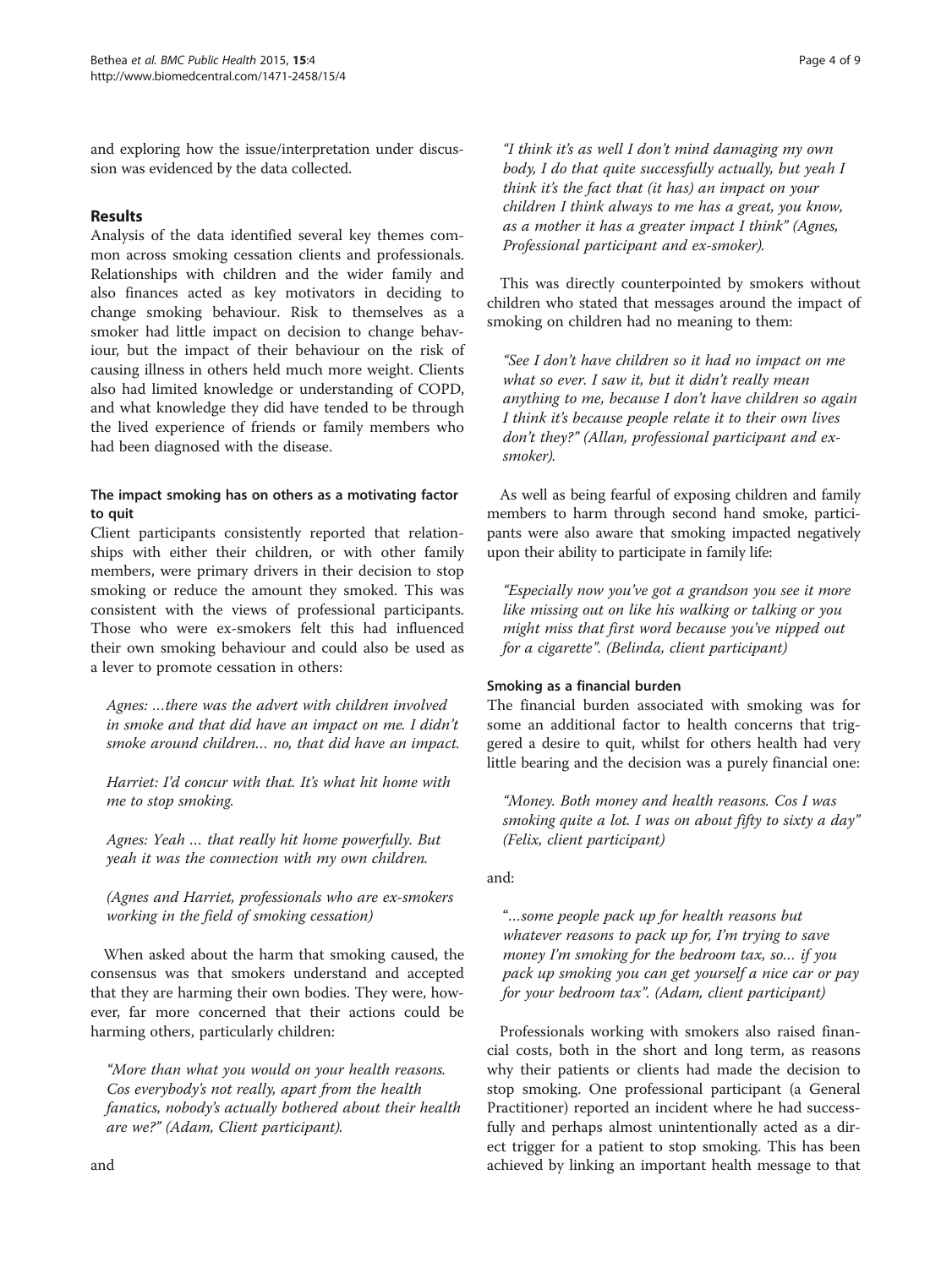patient's life and goals for the future, including the patient's wishes to have a good retirement:

"…financial issues help. I know that I told, someone came to me for a medical 25 years ago for a pension, life insurance and I said 'oh' I said 'you must love your wife very much.' He said 'why do you say that?' I said 'well you're smoking 20 a day you're not going to be around to pick it up', So I didn't see him for about 20 years, forget why he came in..So he said 'not since the day I came in for my medical, I stopped that day'.

Interviewer: Successful point of contact.

"It was relevant. I'm saving for my retirement and I'm not going to be around to pick it up. What the hells the bloody point?" (Borris, professional participant)

## The impact of health messages and advice

There was an agreement between healthcare professionals and smoking cessation service clients that smokers were unlikely to take notice or would be sceptical of the merits of health care advice around the risks of smoking unless that advice directly affected their life or the lives of people they knew and cared for.

Resistance to health advice in the form of media campaigns again was associated with how the message impacted upon the clients lived experience and on their ability to link the information presented to their own life. This was associated with the ability to link with other people's real–life experiences and successes in giving up smoking, although these also had to be credible and 'real'. The use of actors, for example, to relay even true stories was thought to have limited impact as it was still 'not real':

"Being cynical I could say well that's an actor, even though I know it's real. But like I think no that could be an actor. That's not a real person, so you're talking rubbish sort of thing". (Deirdre, client participant)

For some the resistance to health information was associated to feeling bombarded with often very negative images related to smoking and other lifestyle related issues such as obesity. These had lost meaning to these clients who actively ignored them:

"You just think oh well another one. That's what it's getting like. Every time you turn the telly on there's something about health things, either smoking or losing weight…." (Adam, client participant).

#### Understanding of smoking related disease

In terms of understanding of disease, discussion of smoking related disease tended to be orientated around cancer

and not around other important diseases like COPD. The client participants generally had a poor understanding of this specific disease. Again knowledge was associated with experience, and those who had some basic knowledge about COPD predominantly already had either emphysema or chronic bronchitis, or knew someone with these diseases:

"I've seen people with COPD, so I know how poorly they can be. It does make you worry, it really does". (Grace, client participant)

In addition to broad health messages around smoking cessation, both clients and professionals were asked their views on whether the provision of information to smokers that included personalised genetic risk of a smoking disease, such as COPD, would impact on smoking behaviour. Again there was resistance to this from clients in that it was thought to be difficult to understand, particularly in understanding that increased risk of a disease does not mean a person will definitely go on to develop that disease, or that any change in lifestyle would guarantee avoiding it. This was further compounded by having friends or family who despite being non-smokers had still gone on to develop diseases often associated with smoking:

Francine: There's always going to be things like that with genetics. Some people will think yeah genetic make-up could be a high risk of having cancer, this, that and the other. Change your lifestyle you might not get it, but who's to say you could get it or you couldn't?

Edmond: … they always say cancer is a lot to do with smoking. I've known people that don't smoke, never have done in their life, never been in a smoke environment, but died of lung cancer. Arguments over everything. Especially where genetics is concerned. I do admit it's good on some things like one illness me daughter's got that is a genetic thing, but on other things when do you say that it is genetic or not? And I don't think knowing would help". (Edmond and Francine, client participants)

#### The delivery of cessation messages

Participants were also asked about their views and experiences of smoking cessation interventions, both in terms of the form of media used and in the key messages that were relayed. Consistently, visual media was seen as having both the biggest impact and being the most accessible approach to relaying information:

"I think, I know a lot of our patients, they're not readers, and so leaflets isn't so valuable but a visual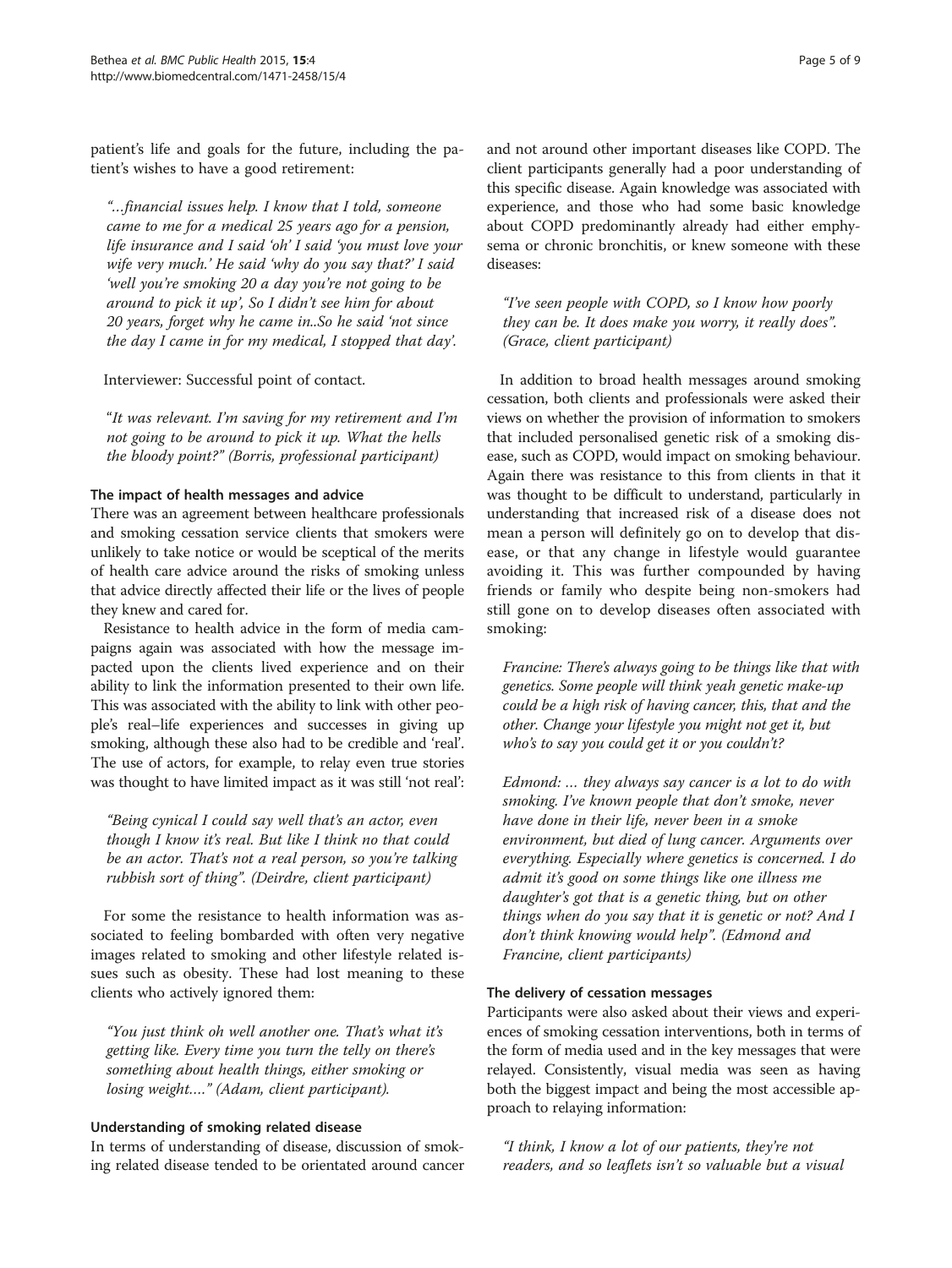impact they will carry with them which might be helpful". (Gina. Professional participant).

The use of visual media, in particular new media technologies such as interactive mobile applications, online videos and games were seen as vehicles which provide ways to engage smokers around future health risks. The participants felt that such approaches may be particularly helpful in preventing initiation of smoking in young people, but also felt that they may have less impact on older smokers:

"Apps are OK for younger generations and internets are OK for the younger generation. Older generation they have no idea how to go in. I tell patients to go and look at the NHS Choices site, they don't. They always complain they couldn't get through to it. So these things will take maybe another generation for them to use it well". (Larry. Professional participant)

## And

"There's this thing, isn't there, whereby they take your photo as you are now and then they show you a picture of you in, I don't know, 15/20 years' time if you carry on smoking and that's, I think especially for young girls especially, that would be quite an eye opener to say, "Look, you're going to have these lines and this sagginess as well as smelling awful." I think that's a really good… that part of it was really good but obviously that was since I've stopped smoking but visually it's quite powerful. This is what will happen you know and I think using new technologies is probably… how you do it I don't know but if you're using new technologies like that it's quite effective, especially with younger people." (Katie. Client participant)

As discussed earlier, the potential physical harm to children and loved ones was a powerful influence on some smokers' decision to quit. In terms of cessation materials and the impact of these, the emotional harm that smoking has on children was also seen as important lever:

"And the one that they had not long ago was children or a child would come up on the TV and he would say, "Dad, I want you to live" and it was so emotional. You'd watch it and at the end he'd say, "Please quit smoking" and you'd think oh God, I should quit [laughs]".

(Gilly. Client participant).

## **Discussion**

## Principle findings

The findings of this study suggest that tackling the health burden of smoking is not merely a matter of solving a physical addiction and that smoking cessation approaches and related information needs to take into account an individual's lived experience and their social context. They also suggest that public health messages that rely on individual health outcomes may have less impact than those that illustrate the effect of an individual's behaviour on others, particularly children and family members. Furthermore, in terms of knowledge around the health implications of smoking, there appears to be a general lack of understanding around the full range of smoking related diseases. Cancer seemed to be well understood but COPD, which is highly associated with smoking, was not. Also this study suggests that risk as a general concept may be difficult for some smokers to understand or conceptualise. This may be compounded by having friends or family who despite being non-smokers, have developed smoking related disease.

## How this study fits

This study found that risk of smoking related disease tended to be considered in terms of how smoking impacts on risk of ill-health in others, particularly children and family members. Impact on children's health in particular has been reported as being a key motivator in either the decision to quit smoking or to have a smoke free home [[30](#page-7-0)]. However, a study of smokers in a similar disadvantaged inner city area found that knowledge was variable around the dangers of second hand smoke and that the impact of smoking on the smell and décor of the house were bigger motivators than the health consequences for their children [[31](#page-7-0)]. A systematic review of interventions targeted at parental cessation found that interventions were only effective for parents of children over 4 years of age and not for younger children and babies [\[32\]](#page-7-0). Why smokers do not change their behaviour to minimise their risk and also the risk for those around them may be associated with levels of social support. A smoker who is motivated to quit or to limit exposure of children to second hand smoke may still find their efforts negated by a partner who is unwilling to change their behaviour [[30](#page-7-0)].

In this study, personal health outcomes and risk of developing disease tended be discussed in relation to luck. This was rooted in experience of having family or friends who did not smoke but still went on to develop diseases commonly associated with smoking, and vice versa. This could reflect a general underestimation of personal risk in smokers [\[26,27](#page-7-0),[33](#page-8-0)] or a degree of misunderstanding around key risk factors for disease [[26](#page-7-0)]. Weinstein and colleagues, in a large scale survey of smokers and nonsmokers, reported that smokers tend to underestimate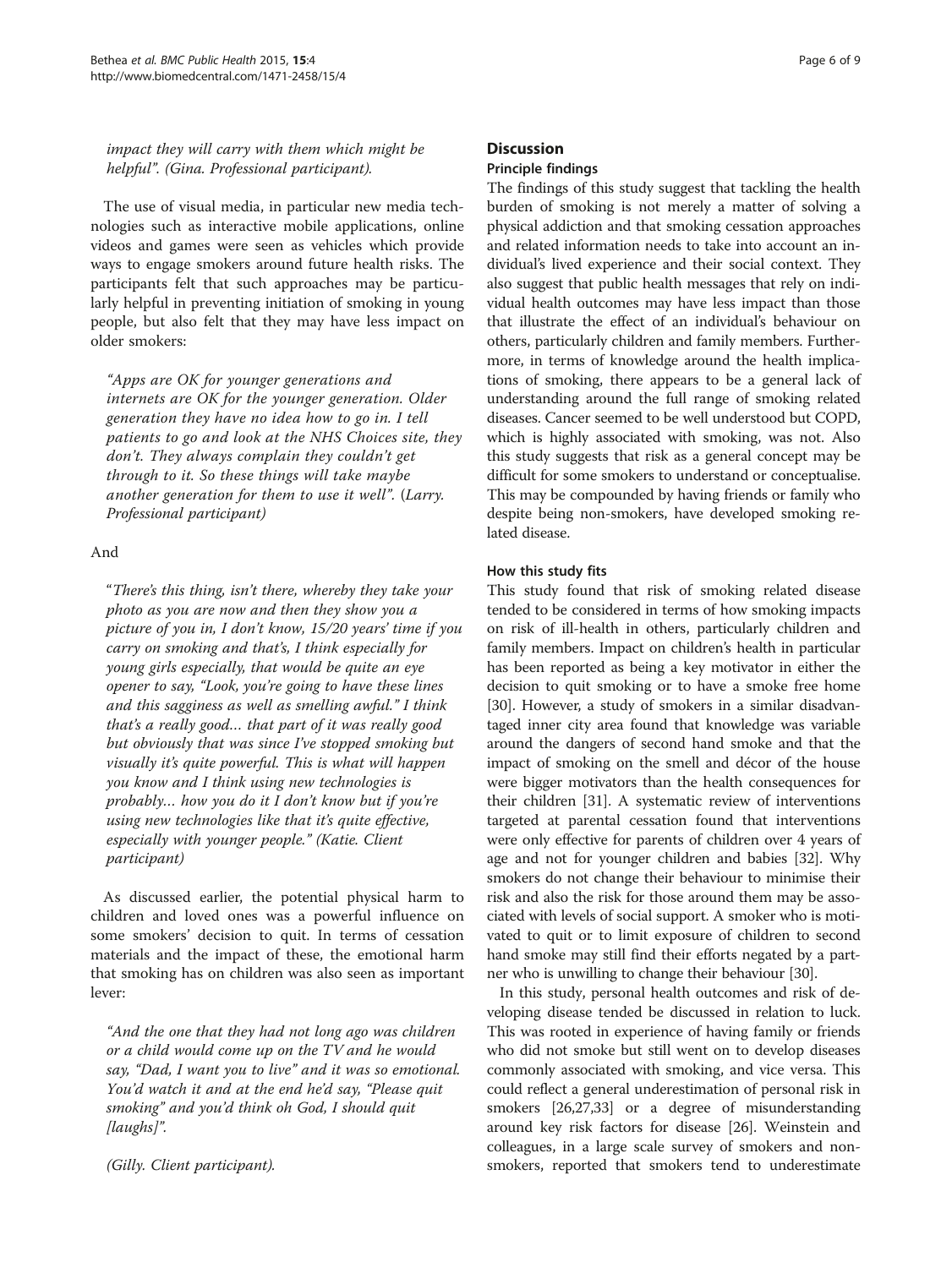their own risk of lung cancer compared to the 'average smoker'. They also found that smokers who did not intend to quit were significantly more likely to report that a person's genetics were primarily responsible for lung cancer development [\[26\]](#page-7-0).

In addition to seeing their risk of developing smoking related disease as being influenced by luck, the client participants were more likely to talk about health risks associated with smoking in relation to cancer. Knowledge of COPD, which is also highly associated with smoking, was very limited. This lack of knowledge has been reported elsewhere in a qualitative study of patients at risk of COPD, who saw lung cancer as the primary risk to their health [[9\]](#page-7-0). Again in the current study, although overall knowledge was poor, it was better among those that had experience of the disease either personally or through friends and family.

Participants were asked to consider how the provision of information on genetic risk of a condition such as COPD might impact on motivation to stop smoking. This was raised with participants as there are technologies available that can demonstrate how risk of COPD is influenced by genetic variation, and how this risk changes according to smoking status. The 'Risky Gene Machine' for example is a web-based application that shows how COPD risk is influenced by both genetic variation and smoking status [\[34\]](#page-8-0), and it is possible that visual media such as this could be used with smokers as part of a cessation programme.

The evidence around the impact of providing genetic risk information on health related behaviour is though limited [[35](#page-8-0)]. Although the provision of such information does not seem to promote a fatalistic approach to health and related behaviours [\[36\]](#page-8-0), how it impacts on actual behaviour is unclear. Marteau and colleagues in a systematic review concluded that providing DNA based disease risk estimates may have an impact on intention to change behaviour, but does not lead to actual behaviour change in the short or long term [[35](#page-8-0)]. Why is unclear, although the participants in our study felt that this would be a complex message to relay and understand. Also, this complexity appeared to be linked with fact that the risk information provided may not be absolute – i.e. an increased risk does not mean that an individual would definitely develop disease, and quitting smoking may not mean an individual would definitely not develop disease.

In terms of communicating cessation messages, participants in this study felt that visual media may be particularly effective in delivering key cessation messages. Again, participants tended to refer to media campaigns that highlighted the impact smoking had on others, particularly children. Campaigns that included 'real' people also held more weight. Such approaches have been found to have a positive impact. In the United States a large scale

smoking cessation campaign called 'Tips from former smokers' uses very visual emotive advertisements and real-life stories. The people involved have been affected by smoking, some have never smoked but have illnesses caused or triggered by smoking, whilst others are exsmokers suffering from diseases such as throat cancer or COPD. In terms of impact, the programme reached a large proportion of smokers (just under 80% recalled seeing at least one of the Tips advertisements) and was associated with an estimated 1.64 million quit attempts, an absolute increase of 3.7% [\[37\]](#page-8-0).

## Strengths and weaknesses of the study

A particular strength of this study was the diversity of participants in that both the professional and client perspective was sought and also in the overall number of smokers that contributed to the study. In addition, the study recruited largely client participants through clinics orientated around more deprived communities and as such may reflect the views and experiences of participants from communities where smoking behaviours are more normalised and so more entrenched.

The main limitation of this study is that with the exception of a small number of professionals who were also smokers, we accessed current and ex-smokers through a NHS smoking cessation service. This means that the findings presented may not represent the views and experiences of people who quit without support from such a service, or smokers with no agenda to quit. In addition, it proved more difficult than anticipated to recruit smoking cessation clients. As a result, it was not possible to take a truly purposive sampling approach with this group. More women than men participated, and we were unable to recruit participants from a range of ethnic backgrounds.

## Conclusion

Although overall smoking prevalence in England has declined in recent years, it continues to vary according to socio-economic status. This may be because cessation approaches are struggling to successfully engage these smokers at the pre-contemplation stage. Based on the findings of this study, those in lower socio-economic groups might place greater value on the impact that their smoking has on other people rather than themselves. This group might also benefit from a greater understanding of the health impacts of smoking outside of those associated with risk of cancer. More work needs to be done on risk communication strategies, as smokers may struggle to both conceptualise risk and underestimate their own risk of smoking related disease.

Finally taking into account the potential importance of social context and networks, the development and delivery of smoking cessation interventions may also benefit from increased input from smokers and users of smoking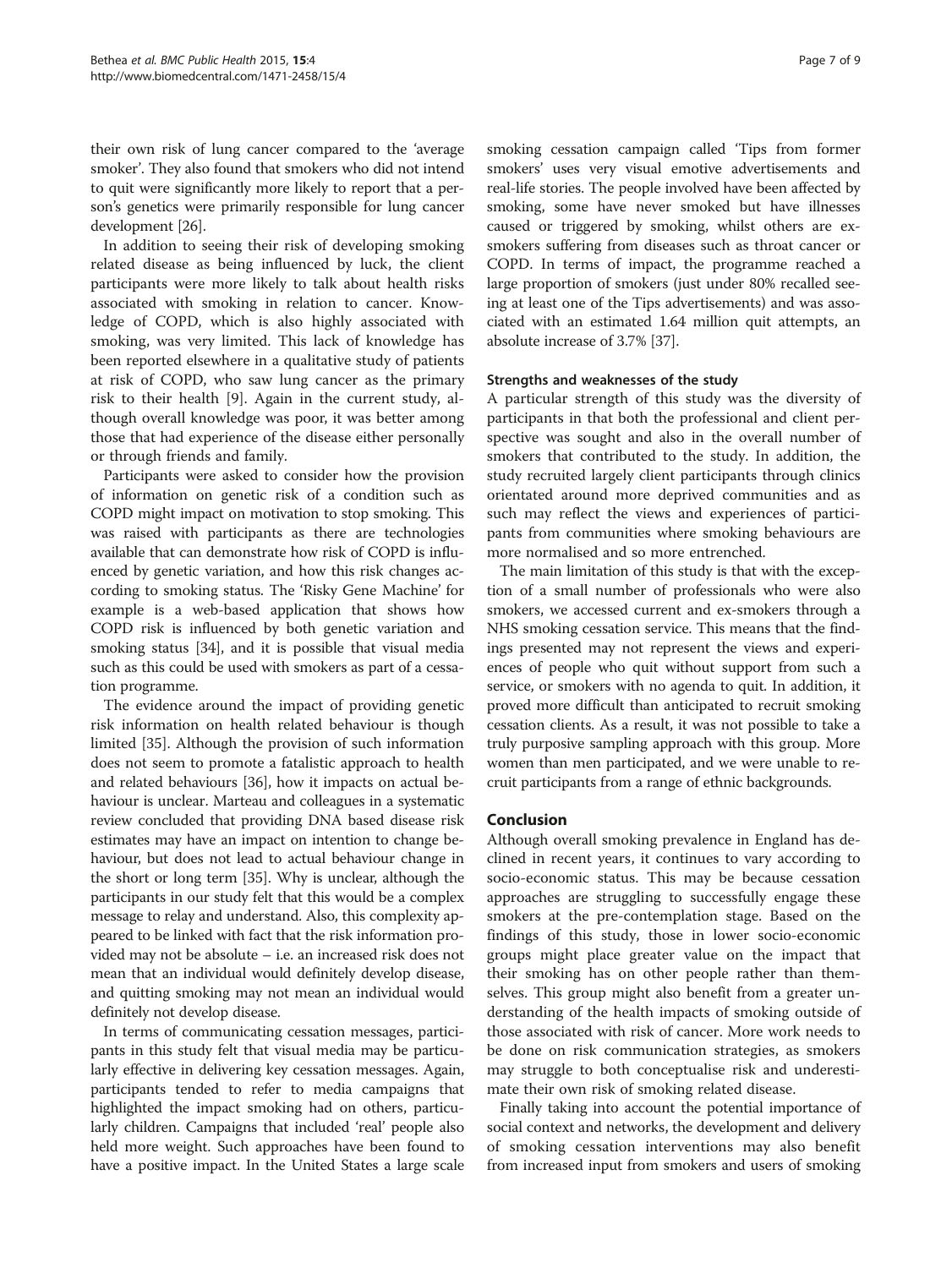<span id="page-7-0"></span>cessation services. On a community level, involved individuals become carriers of new knowledge and can have a positive impact within their community by introducing this to their friends and relatives. On a wider level, greater involvement could help ensure that cessation approaches have a focus that reflects key motivating factors that are relevant to the target group.

#### Statement of ethics approval

Ethics approval was obtained from the NRES Committee East Midlands – Leicester (reference 12/EM/0240) and organisational approval from Leicestershire Partnership Trust (reference HESRO598). The study was sponsored by The University of Leicester.

#### Competing interests

The authors declare that they have no competing interests.

#### Authors' contributions

JB was involved in the development and management of the project, commented on data analysis and wrote the first full and subsequent drafts of the article. BM collected the data, completed the primary analysis and assisted in writing the first and subsequent drafts of the article. SW was involved in developing the study design, in the management of the project and commented on drafts of the article. All authors approved the final version of the article.

#### Acknowledgements

The authors would like to thank the study participants for their contribution and the local NHS smoking cessation service for their help in the recruitment process. We would also like to acknowledge the support and guidance provided by Professor Madeleine Murtagh (Professor of Social Studies of Health Science, The University of Bristol) and Dr Helen Eborall (Lecturer in Social Science Applied to Health, The University of Leicester). Both MM and HE were involved in the initial design and management of the study and MM also provided comments on early drafts of the article.

#### Funding

Funded through a collaborative research and development grant from the Healthcare and Bioscience iNet.

#### Received: 15 July 2014 Accepted: 4 December 2014 Published: 21 January 2015

#### References

- 1. The World Health Organization. WHO Report on the global tobacco epidemic, 2011. Warning about the dangers of tobacco. [http://whqlibdoc.](http://whqlibdoc.who.int/publications/2011/9789240687813_eng.pdf?ua=1) [who.int/publications/2011/9789240687813\\_eng.pdf?ua=1](http://whqlibdoc.who.int/publications/2011/9789240687813_eng.pdf?ua=1).
- 2. Jha P, Peto R, Zatonski W, Boreham J, Jarvis MJ, Lopez AD. Social inequalities in male mortality, and in male mortality from smoking: indirect estimation from national death rates in England and Wales, Poland, and North America. Lancet. 2006;368(9533):367–70.
- 3. The World Health Organization. WHO report on the global tobacco epidemic, 2013. Enforcing bans on tobacco advertising, promotion and sponsorship. [http://apps.who.int/iris/bitstream/10665/85380/1/9789241505871\\_eng.pdf?ua=1](http://apps.who.int/iris/bitstream/10665/85380/1/9789241505871_eng.pdf?ua=1).
- 4. The Information Centre for Health and Social Care. Statistics on smoking: England. 2012.<http://www.hscic.gov.uk/catalogue/PUB07019/smok-eng-2012-rep.pdf>.
- 5. Lopez AD, Mathers CD, Ezzati M, Jamison DT, Murray CJL. Measuring the global burden of disease and risk factors, 1990–2001. In: Lopez AD, Mathers CD, Ezzati M, Jamison DT, Murray CJL, editors. Global burden of disease and risk factors. Washington (DC): World Bank; 2006.
- Jones PW, Brusselle G, Dal Negro RW, Ferrer M, Kardos P, Levy ML, et al. Health-related quality of life in patients by COPD severity within primary care in Europe. Respir Med. 2011;105(1):57–66.
- 7. Pinnock H, Kendall M, Murray SA, Worth A, Levack P, Porter M, et al. Living and dying with severe chronic obstructive pulmonary disease: multi-perspective longitudinal qualitative study. BMJ Support Palliat Care. 2011;1(2):174–83.
- 8. Public Health England. Modelled estimate of the prevalence of COPD in England. 2011. [http://www.apho.org.uk/resource/item.aspx?RID=111122.](http://www.apho.org.uk/resource/item.aspx?RID=111122)
- 9. Parker DR, Goldman RE, Eaton CB. A qualitative study of individuals at risk for or who have chronic obstructive pulmonary disease: What do they understand about their disease? Lung. 2008;186(5):313–6.
- 10. Mannino DM, Buist AS. Global burden of COPD: risk factors, prevalence, and future trends. Lancet. 2007;370(9589):765–73.
- 11. Soler Artigas M, Wain LV, Repapi E, Obeidat M, Sayers I, Burton PR, et al. Effect of five genetic variants associated with lung function on the risk of chronic obstructive lung disease, and their joint effects on lung function. Am J Respir Crit Care Med. 2011;184(7):786–95.
- 12. Anthony D, Chowdary O, Dyson P, Thankappan KR, Does ethnicity or religion affect and/or explain the relationship between knowledge, attitudes and beliefs, and smoking behaviour? Diversity Equality Health Care. 2013;10(1):31–40.
- 13. Paul SL, Blizzard L, Patton GC, Dwyer T, Venn A. Parental smoking and smoking experimentation in childhood increase the risk of being a smoker 20 years later: the childhood determinants of adult health study. Addiction. 2008;103(5):846–53.
- 14. The Information Centre for Health and Social Care. Statistics on smoking: England. 2013. [http://www.hscic.gov.uk/catalogue/PUB11454/smok-eng-](http://www.hscic.gov.uk/catalogue/PUB11454/smok-eng-2013-rep.pdf)[2013-rep.pdf.](http://www.hscic.gov.uk/catalogue/PUB11454/smok-eng-2013-rep.pdf)
- 15. Paul CL, Ross S, Bryant J, Hill W, Bonevski B, Keevy N. The social context of smoking: a qualitative study comparing smokers of high versus low socioeconomic position. BMC Public Health. 2010;10:211.
- 16. Stead M, MacAskill S, MacKintosh AM, Reece J, Eadie D. "It's as if you're locked in": qualitative explanations for area effects on smoking in disadvantaged communities. Health Place. 2001;7(4):333–43.
- 17. Kotz D, West R. Explaining the social gradient in smoking cessation: it's not in the trying, but in the succeeding. Tob Control. 2009;18(1):43–6.
- 18. Dixon A. Motivation and confidence: what does it take to change behaviour? London: The Kings Fund; 2008.
- 19. Prochaska JO, Diclemente CC. Trans-theoretical therapy toward a more integrative model of change. Psychother-Theor Res. 1982;19(3):276–88.
- 20. Durkin S, Brennan E, Wakefield M. Mass media campaigns to promote smoking cessation among adults: an integrative review. Tob Control. 2012;21(2):127–38.
- 21. Sims M, Salway R, Langley T, Lewis S, McNeill A, Szatkowski L, et al. Effectiveness of tobacco control television advertising in changing tobacco use in England: a population-based cross-sectional study. Addiction. 2014;109(6):986–94.
- 22. Langley T, Lewis S, McNeill A, Gilmore A, Szatkowski L, West R, et al. Characterizing tobacco control mass media campaigns in England. Addiction. 2013;108(11):2001–8.
- 23. Richardson S, Langley T, Szatkowski L, Sims M, Gilmore A, McNeill A, et al. How does the emotive content of televised anti-smoking mass media campaigns influence monthly calls to the NHS stop smoking helpline in England? Prev Med. 2014;69:43–8.
- 24. Heikkinen H, Patja K, Jallinoja P. Smokers' accounts on the health risks of smoking: Why is smoking not dangerous for me? Soc Sci Med. 2010;71(5):877–83.
- 25. Gough B, Fry G, Grogan S, Conner M. Why do young adult smokers continue to smoke despite the health risks? A focus group study. Psychol Health. 2009;24(2):203–20.
- 26. Weinstein ND, Marcus SE, Moser RP. Smokers' unrealistic optimism about their risk. Tob Control. 2005;14(1):55–9.
- 27. Song AV, Morrell HE, Cornell JL, Ramos ME, Biehl M, Kropp RY, et al. Perceptions of smoking-related risks and benefits as predictors of adolescent smoking initiation. Am J Public Health. 2009;99(3):487–92.
- 28. Clark JP. How to peer review a qualitative manuscript. In: Godlee FJT, editor. Peer review in health sciences. 2nd ed. London: BMJ Books; 2003. p. 219–35.
- 29. Glaser BG, Strauss AL. The discovery of grounded theory: strategies for qualitative research. New York: Aldine; 1967.
- 30. Wilson IS, Ritchie D, Amos A, Shaw A, O'Donnell R, Mills LM, et al. 'I'm not doing this for me': mothers' accounts of creating smoke-free homes. Health Educ Res. 2013;28(1):165–78.
- 31. Jones LL, Atkinson O, Longman J, Coleman T, McNeill A, Lewis SA. The motivators and barriers to a smoke-free home among disadvantaged caregivers: identifying the positive levers for change. Nicotine Tob Res. 2011;13(6):479–86.
- 32. Rosen LJ, Noach MB, Winickoff JP, Hovell MF. Parental smoking cessation to protect young children: a systematic review and meta-analysis. Pediatrics. 2012;129(1):141–52.